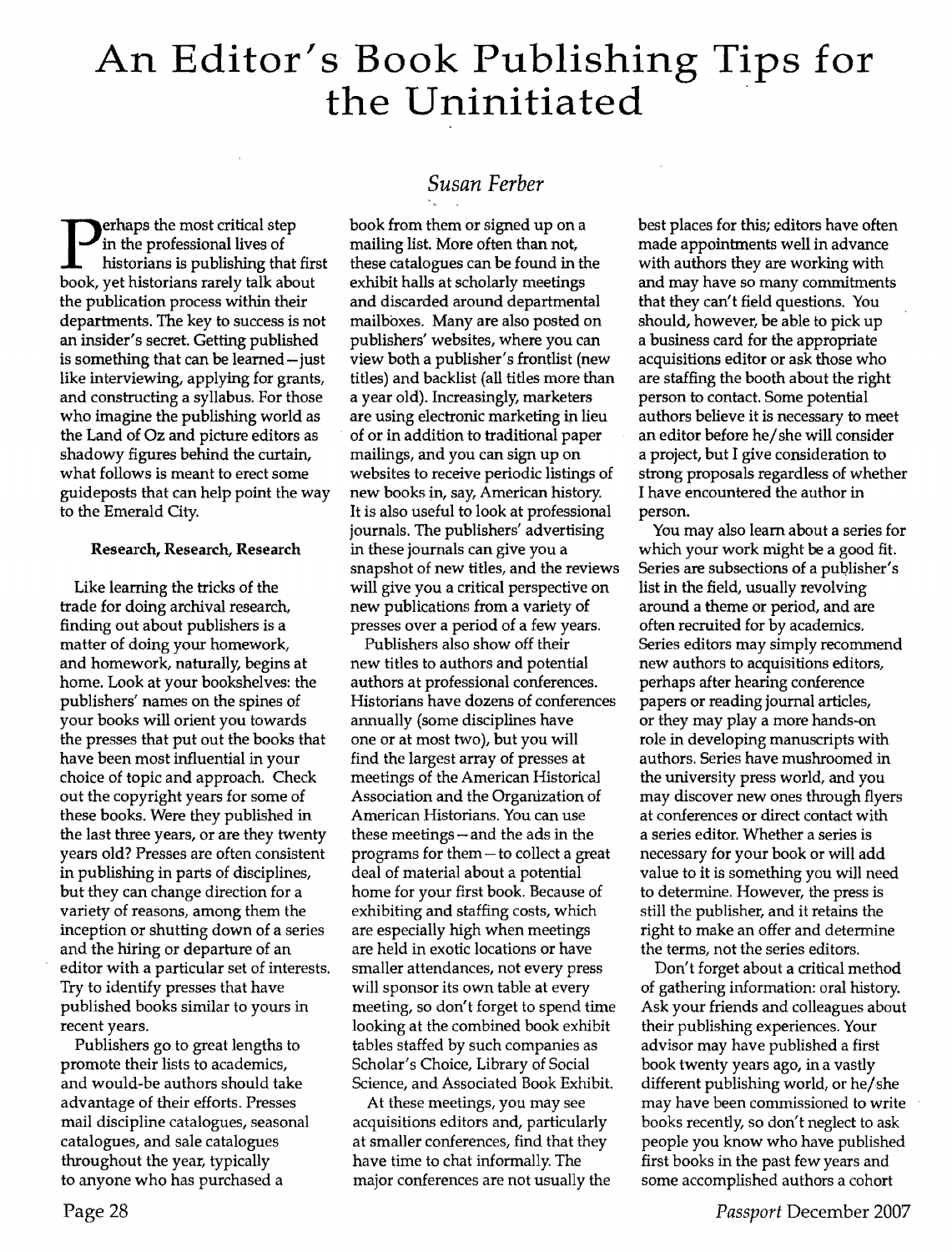or so ahead of you. The academics I know are all too happy to talk about the nitty-gritty of their publishing experiences and especially what went wrong; As you ask around, keep in mind that *no one* is 100 percent happy with a publisher and thinks the press did everything it could to promote his or her book. But through these conversations, you will pick up valuable information about what to expect and what questions to ask so that you may avoid some of the problems others have experienced.

There are no major drawbacks to educating yourself about world of publishing before the need to publish suddenly becomes a "front burner" issue. Doing so will help you make better choices as you are working on your dissertation and may get you started on thinking about future book projects. It will also mean that you are not flying blind or relying on urban legends when the time for dealing with presses arrives.

#### Making Contact: When and How

There is no single right answer to when it is best to begin contacting publishers. In general, though, I advise a period of seasoning for the dissertation. Step back, put it in a drawer, and don't look at it for a period of weeks or even months. You need time to gain critical distance from what you have just completed before you can envision taking it apart and jettisoning parts of what you have spent years working on. That advice does not, however, take into account other factors, like a job search, but hiring committees tend to be accepting of newly filed dissertations in a way that acquisitions editors typically are not.

Even though a lot of potential authors assure me that "my advisor told me to write my dissertation like a book," there is a difference between the two. At the most fundamental level, the dissertation is written to prove mastery of material to a small group of advisors who have nurtured your project from its inception and helped you through research and development. Book publishers assume you have achieved mastery of your material; they are looking for

your original contribution. Editors know that finishing up and filing a dissertation is sometimes (usually?) done in a rush, that there are things you meant to do, wanted to do, and simply ran out of time to do. Taking advice from your dissertation committee and applying it to your work is time well spent. It will no doubt make yours a stronger first book, so implement it, and don't wait to get the same advice during a publisher's review process.

While there is a great deal more to be said on the topic of revising a dissertation, you can carry out minimal revision on your own by looking critically at a few structural elements of your dissertation. Recasting the introduction is usually necessary. These openers often contain literature reviews and extremely chunky footnotes pointing out the lacunae in other works. This is the place to make sure that your own argument comes through clearly and compellingly; it is not the place to point out all the problems with other books. Does your introduction explain what the flow of your manuscript is and how the chapters fit together? Next, take a look at your table of contents. Are your chapter titles clear, or are they jargon-filled? Are your chapters of more or less even length? Are your footnotes/ endnotes predominantly citations, or do you use them to work in additional information and to have conversations with the literature you could not work into the text? If the latter, work on cutting these down now.

This is also a good time to assess the length of your manuscript, if you haven't done so already. Use the word-count function of your wordprocessing program to figure out how long what you have written is (and. don't forget the notes). While there is no "magic number," publishers look most favorably on books in the neighborhood of 100,000-110,000 words, which translates into a book of around 300 pages. That is not an arbitrary figure. Production costs are all predicated on length, and a much larger page count can make it difficult to price a book at the level a press thinks optimal for its market. More important, if a book has course

adoption potential, greater length may make its appearance on syllabi unlikely. (Think about the longest book you can assign to your students.) . While there are reasons why some books must be long, more often than not dissertations are over-exampled and overwritten. Although it may be painful to cut back material you have spent years in the archives discovering, it is a sobering fact that publishers are attentive to book length and their publishing decisions will, to a degree, be linked to this factor. Of course, there are also dissertations that are thin and may benefit from having an expanded time frame or an additional chapter.

The bottom line is this: you want to put your best foot forward when you submit to publishers. There are no second chances for editors to take a first look at a project. If what they see is an unrevised dissertation that isn't ready for review, it is rare that they can or will invest in reviewing a project, even if they have chatted with you in the past and expressed interest in seeing your manuscript.

The proper way to approach a publisher is through a proposal. Even if you have 535 pristine pages ready to mail, resist that urge at all costs. Do not send your full manuscript unless an editor asks for it. A clearly written, well-argued proposal best enables an editor to determine whether your book is suitable for the publishing program he/she oversees and whether he/she wants to see more of your project. This is not the time or place to be overly informal. An introduction or excerpt from your manuscript with a brief note saying, "As promised, here it is!" is not a substitute for a proposal.

Not every good proposal is precisely the same, but here are some elements that good proposals include:

1. A cover letter. If you have letterhead stationery for your institution, use it. Address your letter to the editor by name (and if you are writing several letters at once, make sure the name matches the publisher). Make sure your contact information (including e-mail) is clear. Briefly state your qualifications. Give the title of your work and a succinct statement of your book's argument, and make the purpose of the letter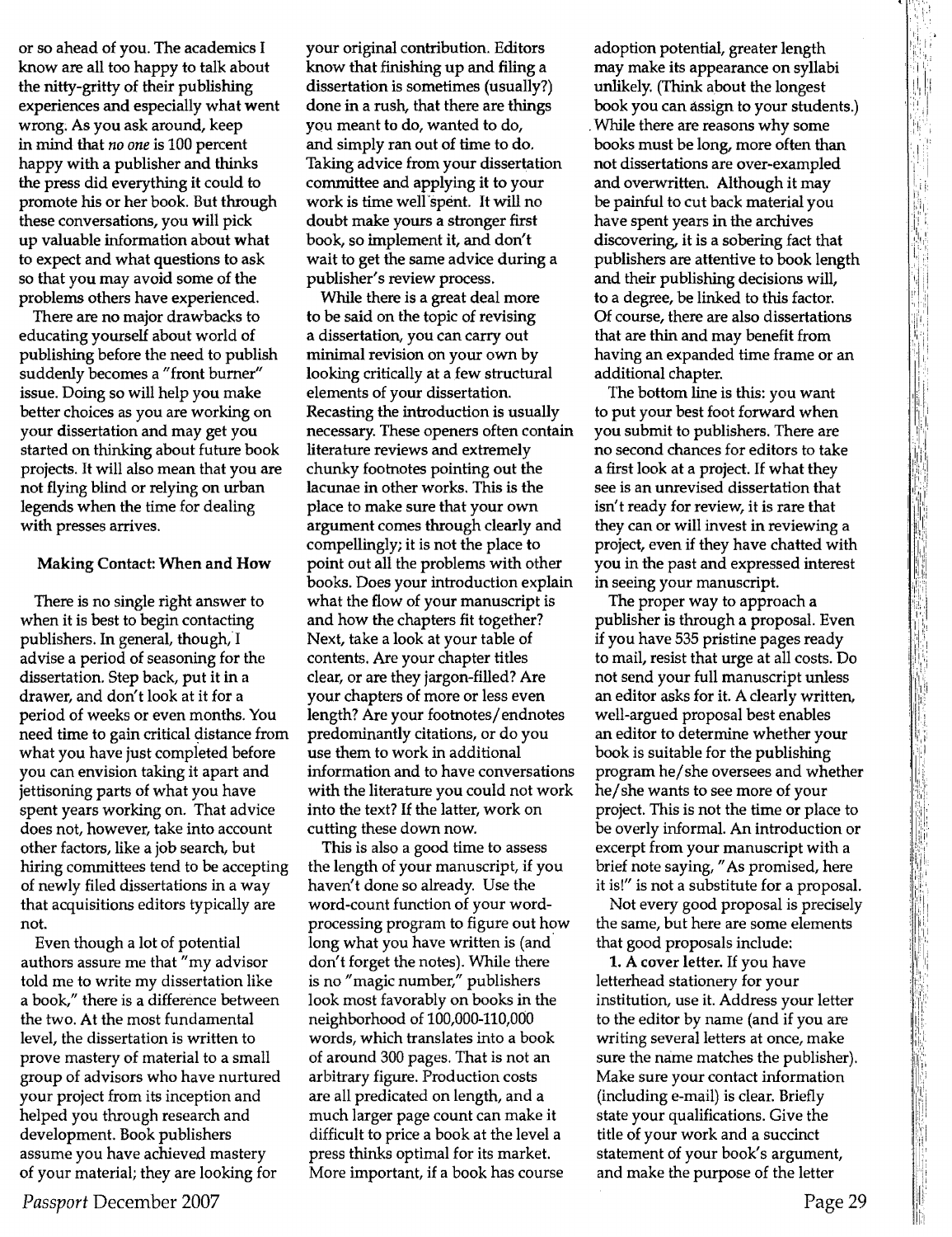explicit. What you are asking editor to do? Be honest about the status of the manuscript. How complete is it? Describe the state of  $play - is yours$  a solo submission or a multiple query? If it is a multiple query, you must tell editors this. Not all presses will allow multiple submissions. Also, inform the editor if you have a subvention (money towards publication from an outside source) or if you have unique timetable requirements (i.e., your tenure clock is ticking very fast, or your book is about an event with an upcoming important anniversary).

2. A prospectus.

*Overoiew:A*prospectus should include a brief description of your book. It should be written in the style in which you intend to write the book, and it should explain the book's central argument and lay out its arc. What kind of contribution does the work make? Be more specific than "it makes a contribution to the literature" or "it brings two different strands of the literature together." Talk about what kind of contribution it will make to understanding the historical issues at hand and challenging or nuancing the established narratives of the field.

*Annotated table of contents:* Give chapter titles and explain what each one contains, including the argument each advances.

*Sources:*Briefly describe your sources. Say what kinds of archival documents, collections, libraries, oral histories, etc. you are drawing on, and highlight any that are particularly new.

*Market:*Discuss the intended audience for your book. Is it written primarily for scholars? If so, what discipline(s)? Professionals (if so, what fields)? Students (if so, what level)? General/ trade readers? (This is rare for a revised dissertation.) If particular scholarly or professional organizations are target audiences, identify them. Be as specific and realistic as possible. Few books appeal to all of these markets, and if an author claims that his or her book is for everyone, it is often a sign to an editor that he/ she is overreaching and will be umealistic about the market throughout the publishing process. There is nothing wrong with identifying a particular subfield and saying that your book is a monograph intended for specialists in this area.

*Comparable/competitivebooks:*List three or four books that might be comparable to or competitive with yours (include author, title, publisher, publication date) and briefly explain how your book is like or unlike these. It is exceedirigly rare for there to be no book even remotely like yours. If you have trouble doing this, think about what book yours would likely be sitting with on a library bookshelf, or what books might take similar approaches but might not necessarily be on your precise topic.

*Nuts and bolts:* Finally, give the anticipated details of your finished book. Spell out the number of words your manuscript will have (always include text, notes, and bibliography), not the number of pages your dissertation has or what the font type and margins are. Give the number and type of illustrations you hope to include. Also, lay out your intended timetable. Be honest about whether it is ready for consideration or still needs work. If any part of the dissertation has been published in a different form, say so. This might mean that a version of Chapter 5 has appeared as a journal article. While editors tend not to want to publish books from which the key research has already been in print for a core audience, they know that articles are part of building a c.v. and are not apt to be troubled by a journal article or two. Having gotten through a refereed journal process is a sign that your research has already favorably attracted the attention of a number of specialists in the field.

Also include in your submission package:

3. Your curriculum vitae.

4. A sample chapter (optional). If an editor wants to read more, he/ she will definitely ask for it.

I strongly advise sharing the draft of your proposal with some eagle-eyed friends or members of a writing group. They will likely catch your typos and pick up on places where you are not effectively conveying your ideas to someone who does not have the same specialty you do. Remember, editors are generalists, so you need to make yourself comprehensible to someone

who does not know the ins and outs of your topic. Editors are busy and see a lot of projects. You need to hook them fast with your proposal, so make sure that your cover letter and the overview in your prospectus are in tip-top shape.

When you are ready, my advice is to print all of these materials and send them through the mail. Using paper may sound old-fashioned, but no one minds getting proposals in hard copy. Just because you can send your project via e-mail attachment doesn't mean that all editors want to receive it that way. (Even within a press, editors vary on this policy, but many university press websites say that proposals sent via attachment are not acceptable.) Think about it this way: you are creating more work for the editor, since he/ she has to print out your materials, expending time that could otherwise be spent reading and engaging with your proposal. You do not have to call or write to say that you are sending your proposal. Nor should you plan to hand-deliver these materials at a conference, where the chances of them getting misplaced are greater. (It is unlikely they are going to be read during the conference anyway, and they will just add more weight to your  $-$  and your prospective editor's  $$ suitcase.)

You do not have to ask university press editors if you can submit your proposal. While commercial/ trade presses generally do not accept materials for projects they have not requested or received via an agent, university presses and scholarly commercial publishers do read projects that come (in industry lingo) "across the transom."

## What to Expect

How long before you hear back from a publisher? That depends on the press, the time of year, and an individual editor's workload, but a month to six weeks from receipt of project is reasonable. You may get a letter thanking you for submitting your project but declining to review it for the list. These letters are not typically custom-tailored for each project, and you should not expect or request feedback from an editor on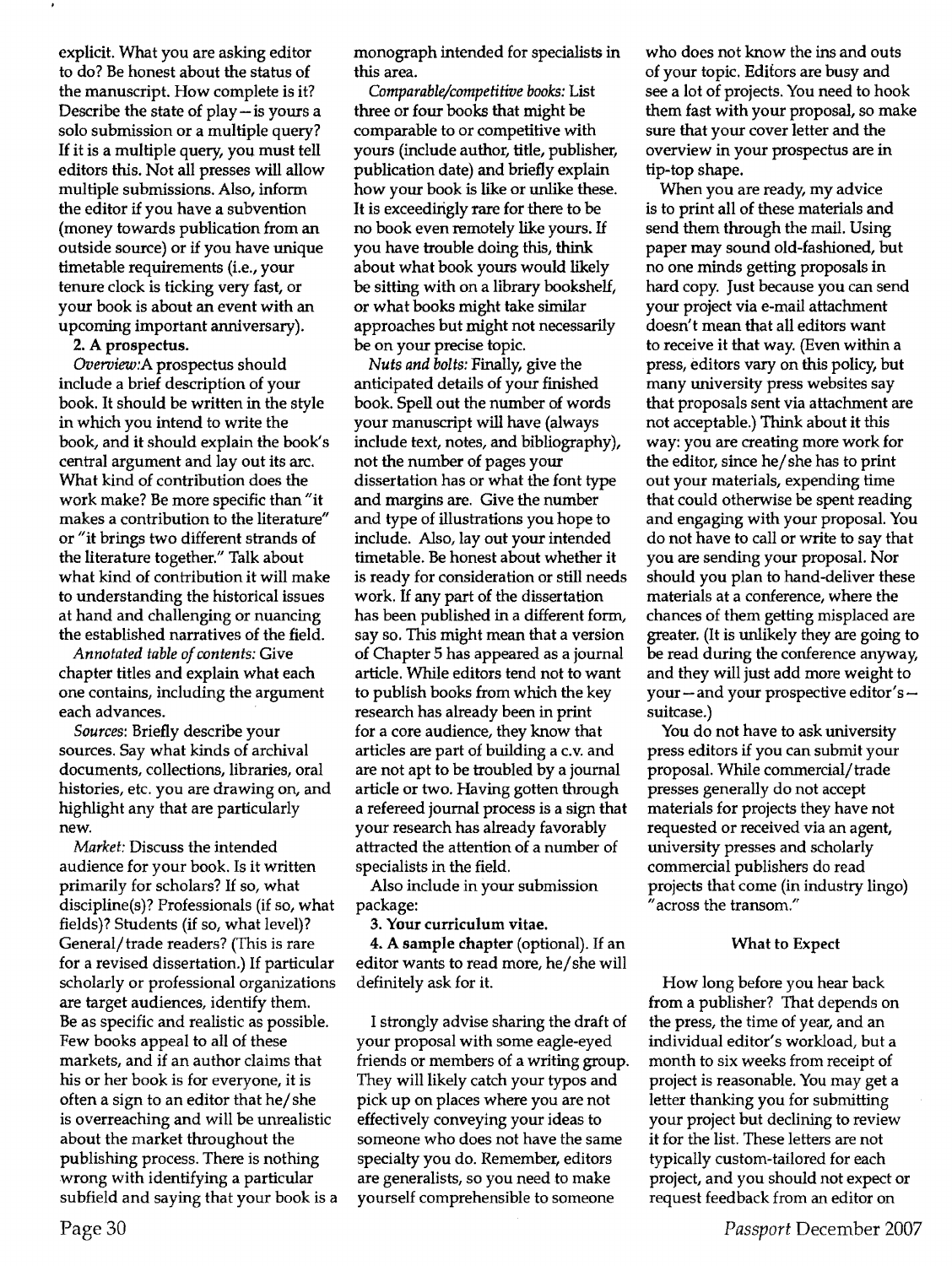what you could do better in making a submission or improving your proposal. Rejection is a normal part of the submission process, and although this project may not be a match with this particular publisher, future works of yours might be, so it pays not to bum any bridges. Remember, editors are looking for the best fit with their lists, depending on what else is in production or under contract at a given time, and they have more viable projects cross their desks than they can possibly pursue.

If all goes well, you will hear back from at least one press expressing interest in your project and asking to see more. Depending on the press and the project, the editor might ask you to send a sample chapter or a full manuscript. Be open with the editor about what is ready for review or how long it might take you to prepare your manuscript to send. If planned revisions will take a matter of weeks

or a few months, the editor may advise doing this work before sending it. What he/she is looking for is a double-spaced manuscript (unbound), printed out single-sided, preferably with endnotes.

If you have submitted your proposal to multiple presses and gotten feedback from one that it would like to review your project formally, email any other press you are keen on to check that your proposal was received and to let that editor know that another press is interested. A press may demand exclusive review, in which case you have to decide if this is the publisher under whose imprint you most want your book to appear, should things go smoothly in the review process. Assuming that the publishers allow multiple submissions, it will be up to you to decide if you want your manuscript to go through multiple sets of peer review. Consider your timetable (for

"We Keep The World on Top of America"

#### LIBERTAS: A NEW INITIATIVE IN THE DISCUSSION OF US FOREIGN POLICY

Libertas (http://www.libertas.bham.ac.uk/> ) is a website linking scholars, the media, and the general public in engagement with and interrogation of US foreign policy past, present, and future. We seek not only to study US policymaking but to explore its roots within the American culture from which it emanates.

In pursuit of this mission, we do not seek to be "pro-American" or "anti-American" but to examine American interaction with the rest of the global community. We wish to consider not only the production of US foreign policy but also the response to and negotiation of that foreign policy, and the American activities it produces, by other governments, groups, and individuals.

Libertas will feature cutting-edge, timely analysis with daily podcasts and briefings, weekly analyses, and a discussion board.This will be supported by the highest-quality academic research and publication from associates in the United Kingdom and throughout the world. Libertas is already working with partners in Dublin, New York, Los Angeles, Washington DC, Bologna, Beirut and Tehran and more links will be made in the near-future.

Libertas welcomes contributions from all in the media and in the academic community to ensure the liveliest and most productive exchanges in the discussion of US foreign policy and the world.

> *For*more *information.contact Bevan Sewell at bevan.sewe/l@hotmail.co.uk or Scott Lucas at w.s.lucas@bham.ac.uk.*

professional reasons, do you need to have a contract by a particular date?) and your decision-making process (do you make endless pro and con lists whenever you have to make choices?). Should two presses pursue review processes, you do need to inform them that you are doing this and to wait until both processes are complete before you accept an offer. Publishers are investing time and money in these reviews, and you need to give them the opportunity to come to a decision.

The review process is a vetting procedure by specialists, and it is part of the "value added" that makes a university press a university press. That isn't to say that commercial imprints don't carry weight with tenure committees, but the peer review process and a university press imprint are important to many hiring and tenuring committees. At most presses, the peer review process means that a manuscript goes to at least two readers and sometimes three if it is interdisciplinary or if an editor feels that different kinds of feedback might be helpful. This is a blind review process-you don't know who reviewers are unless they decide to reveal their identity- but it isn't double-blind, as journals can be, so the reviewers will know who you are. I ask authors if they would like to recommend potential readers (though I am not obligated to go with those people) and if there is anyone they would not want to have evaluate their manuscript for any reason (I don't always know about professional feuds).

The review process is not just a hoop to jump through to gain a contract. It is a rare opportunity to get in-depth feedback on your manuscript as a book-in-the-making from experts who have not previously been associated with your dissertation. Their comments may range from analysis of your argument to advice on structure, criticism of your prose style, and assessment of your contribution to the field. Even though presses pay readers in books or in cash, this kind of prepublication input is invaluable to writers at all stages of their careers. Later on, these anonymous readers might very well become part of your close intellectual cohort.